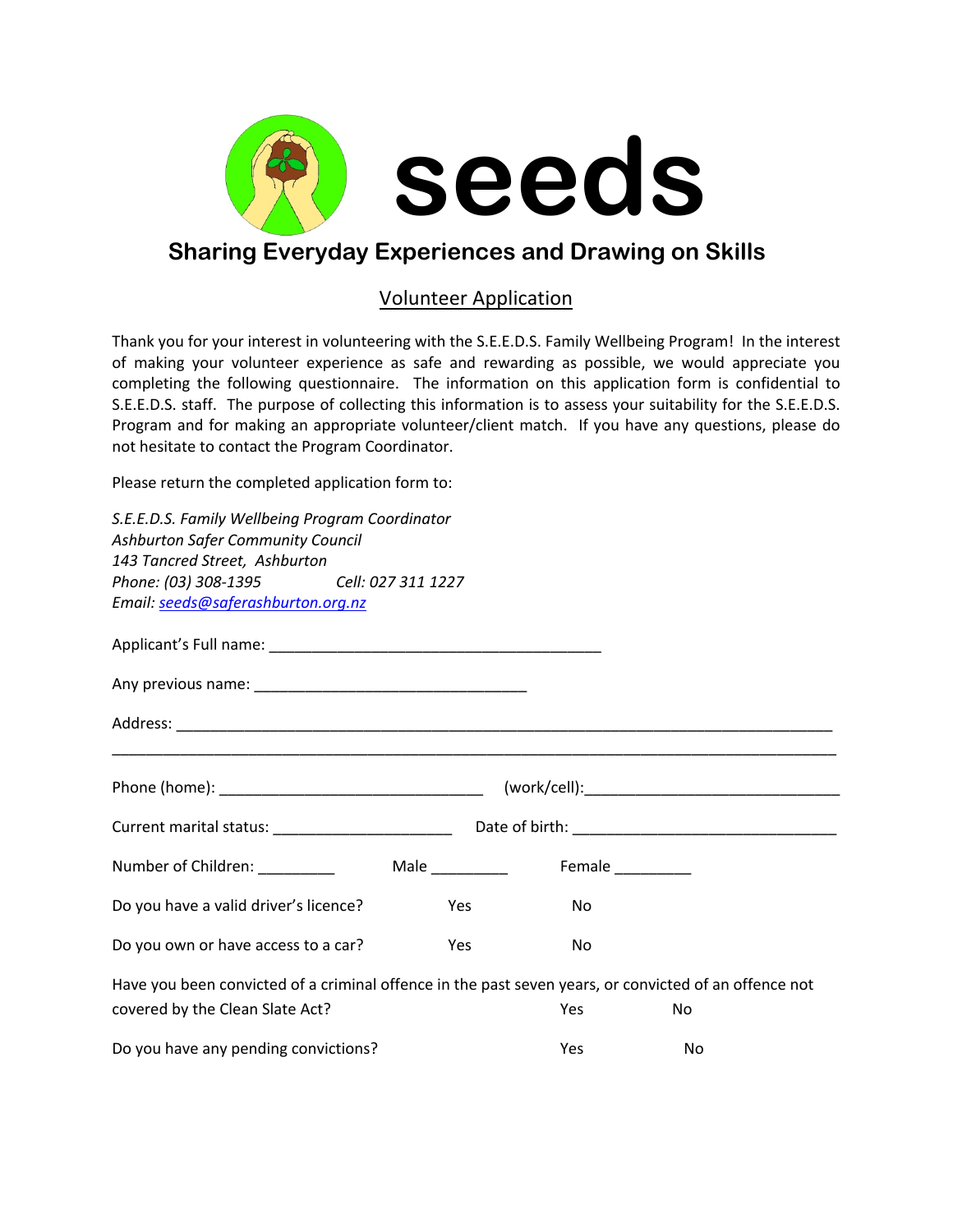If yes, please state: experience and a state of the state of the state of the state of the state of the state of the state of the state of the state of the state of the state of the state of the state of the state of the s

(Note: conviction of a crime is not necessarily a restriction to becoming a volunteer. Factors such as age of the offence, type of offence, how long ago the offence was committed and rehabilitation will be taken into account in determining the effect on your suitability as a volunteer. Please answer openly and in as much detail as possible.)

What are your hobbies and interests?

What particular skills, experience or qualifications do you have which may be useful in this role? (e.g. sewing or gardening skills, nursing or parenting experience, childcare qualifications, etc.) \_\_\_\_\_\_\_\_\_\_\_

What personal attributes do you have which may be useful in this role? (e.g. I am creative, non-

What personal things do you think might make it difficult for you to work one-on-one with clients?

Is there anything else you would like us to know about you?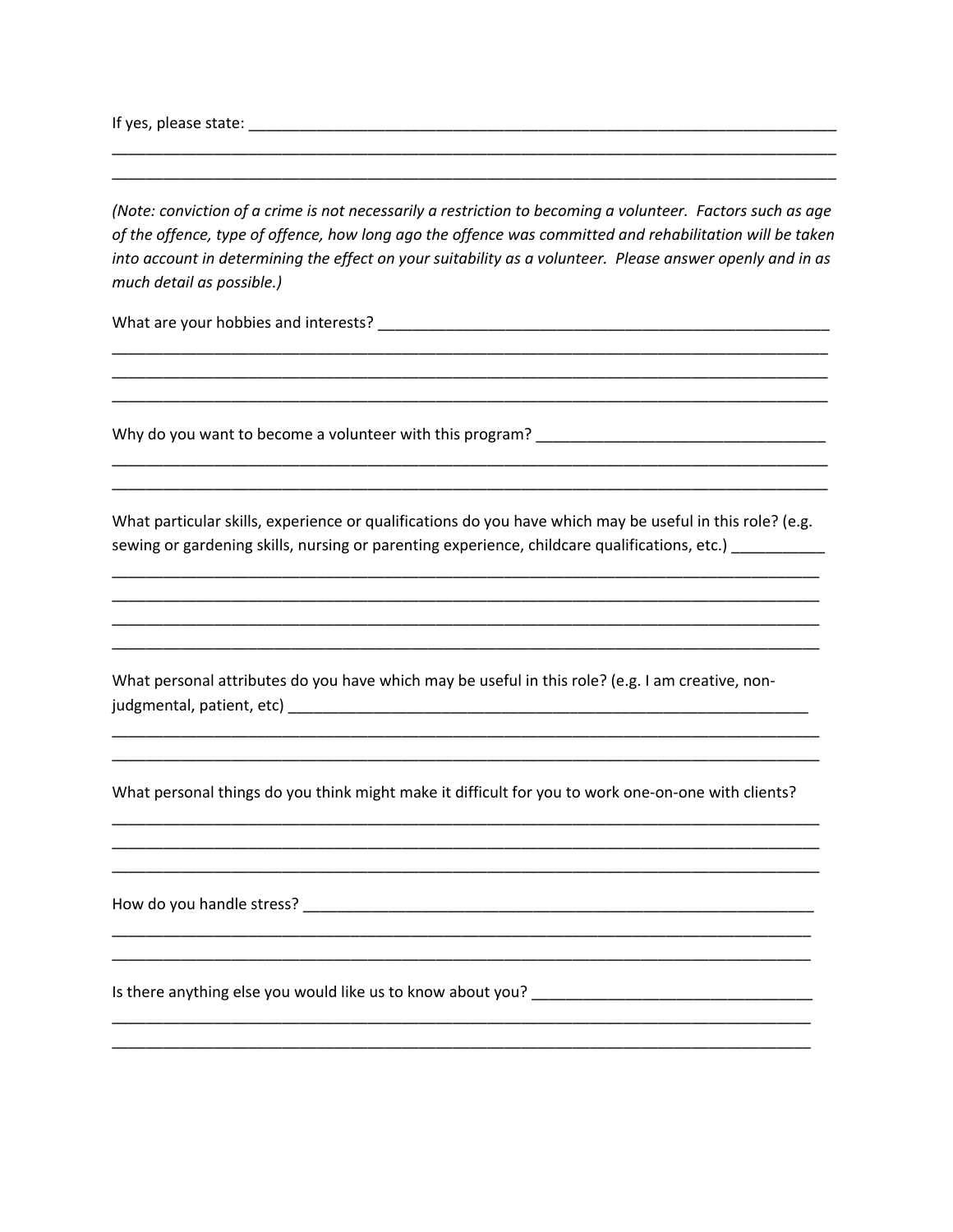Do you feel that you can meet the minimum commitment of spending at least 1 hour every week with your assigned family for a 12 week period?

| (Please circle one)                                               | Yes | Nο |  |  |
|-------------------------------------------------------------------|-----|----|--|--|
| Comments (e.g. availability, preferred time of day to volunteer): |     |    |  |  |

Do you agree to maintain regular contact with staff for supervision purposes for the duration of your involvement with your assigned family?

| (Please circle one) | Yes | No |
|---------------------|-----|----|
| Comments:           |     |    |

Declaration: The information contained in this application is true and correct to the best of my knowledge.

| Signature of Applicant:    |  |
|----------------------------|--|
| Printed Name of Applicant: |  |



# **Sharing Everyday Experiences and Drawing on Skills**

## **Volunteer References**

#### **References: 2 are required**

Please list the names and contact details of people who can act as referees for you. The people you nominate need to have known you for a minimum of 2 years, had recent contact with you, and be able to vouch for your reputation and character. Nominated referees should include an employer, supervisor or colleague (including volunteer positions), a character reference, and a friend. Nominated people **must not** be related to you (i.e. non family/whanau only. All references are strictly confidential. Please advise the referees that they will be contacted regarding this application. If you have any